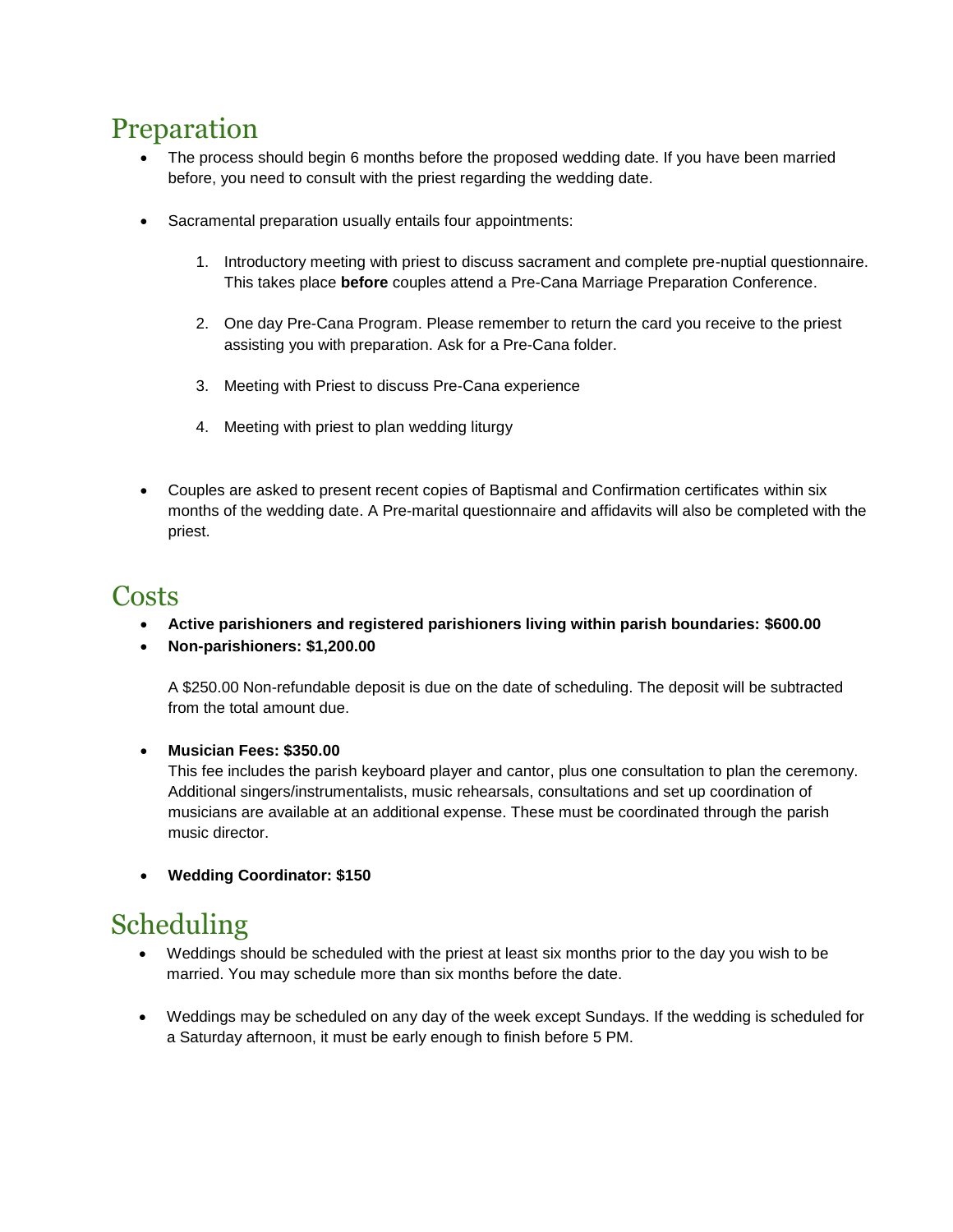- Rehearsals generally occur during the week before your ceremony. These are also to be arranged with your priest.
- Weddings that occur during the seasons of Advent and Lent must reflect the reserved nature of these seasons in their celebration in decorations and music.
- As a courtesy to all those involved in your celebration and those celebrations to follow, please ensure that everyone arrives on time.

## Music

- A consultation to plan the musical details of the ceremony should be scheduled with Dan Lagacy, the Director of Music, as soon as the couple is prepared.
- This consultation should be scheduled at least a month before the wedding date. If there are special considerations for music, the meeting should be scheduled further in advance of the date.
- Music is generally encouraged for these sacramental celebrations, and the music fees cover an organist/pianist and cantor (song leader). The parish music director is responsible for coordinating and approving these persons as well as other instrumentalists or singers. Additional rehearsals, consultations, instrumentalists, singers, are all available at an additional expense.
- Because this is a religious and sacramental celebration, only sacred music is acceptable and appropriate.

# What to tell the florist…

- Your florist may arrive to decorate 60 minutes prior to the ceremony.
- The church is a beautiful example of Gothic architecture and live flowers are especially fitting for your celebration. Simple floral arrangements are welcome and should be in keeping with the seasonal decorations and architecture of the church. No arches are permitted.
- If you wish to have bows or flowers on the benches, please secure them with rubber bands or strings. Tape or other adhesives and tacks are not allowed because of the damage they cause to the wood.
- If you have a runner, the aisle is 95 feet in length from the sanctuary step to the baptismal font. It should be secured with a floor-friendly tape or adhesive. Please make arrangements for removing a runner after the ceremony. Please refrain from decorations that involve pedestals or other objects standing in the center aisle.
- Throwing of rice, birdseed or confetti is not permitted. If you choose to have rose petals during the procession, please ensure that someone will be responsible for clean-up afterwards. There is an extra